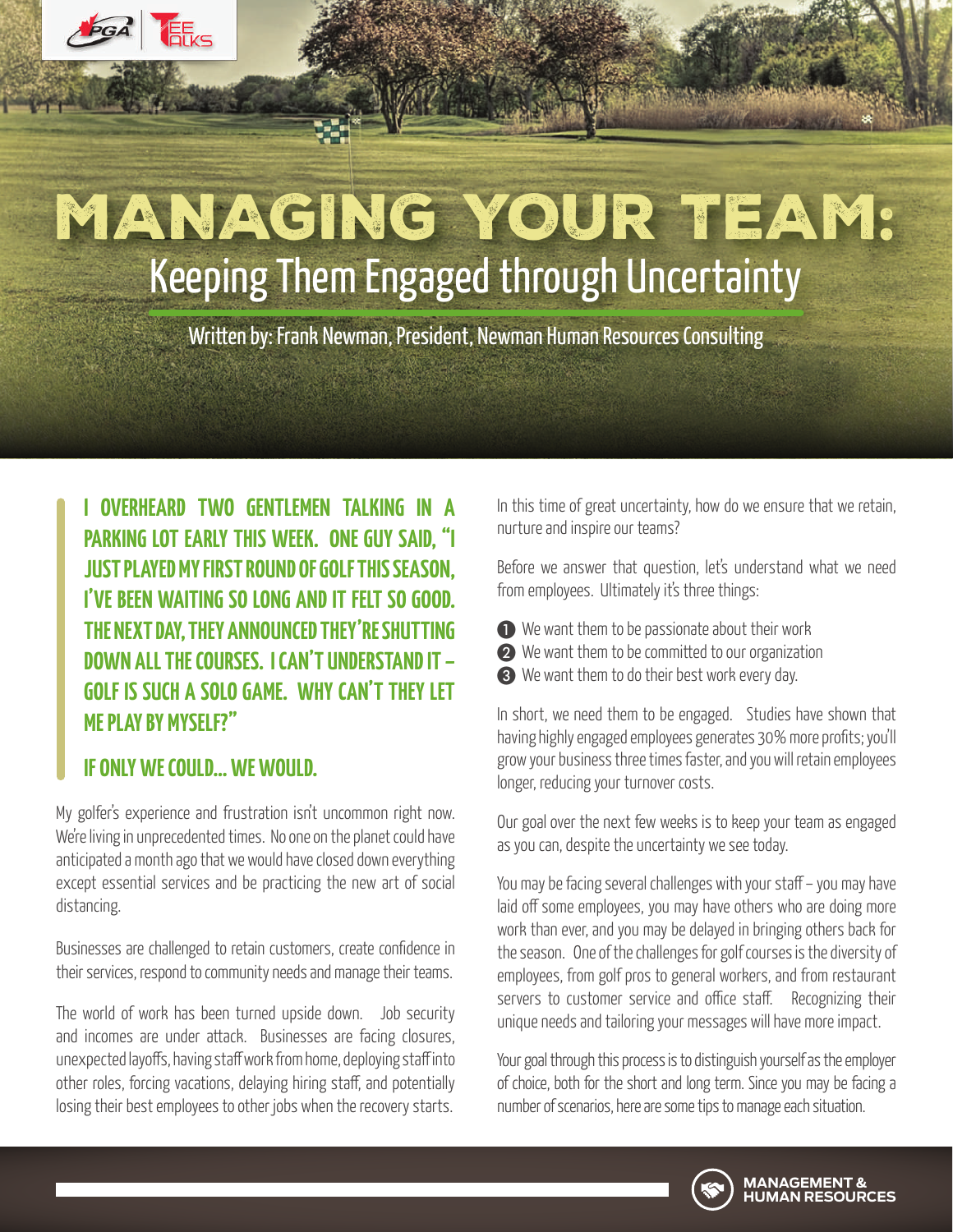## **ENGAGING STAFF WHO ARE STILL WORKING**

You may have some staff who have taken on additional duties during this period. They may be doubling up on duties, or they might be working staggered shifts to help with social distancing.

Being present for them and engaging with them – virtually or personally (if you keep your distance) is critical.

One of the strongest reasons for leaving a company is a lack of appreciation, so a simple sincere thank you goes a long way.

Ensure you go out of your way to acknowledge them. Using gift cards is a low cost way to say "Thank You". They are tangible and have an impact after you have presented them. Even more effective is when you tell them to take their spouse out to dinner on the company. Engaging spouses and family members gives you extra impact, particularly if you have to ask people to work additional overtime hours.

Don't underestimate the power of a personal note. In an age of technology, a handwritten card in an envelope has much more impact than a thank you email. It's tangible and people share it with others. They keep them at their work stations. The cards are seen and noticed by others.

Share openly about the challenges the course is facing. Honesty and transparency, as well as being your authentic yourself, will increase trust. You can also ask for their suggestions. This is a great time to be listening and you can engage them in dialogue and creating solutions.

# **MANAGING REMOTE WORKERS**

Managing remote working staff or virtual teams requires different tactics to keep staff engaged and productive. Here are five tactics to maximize productivity:

#### **#1 - Create a Steady Rhythm**

Keeping your team together while controlling the rhythm of work is essential. Set up a regular meeting pattern so there are clear expectations and connection points for everyone.

- **•** A daily check-in meeting within each team (quick, less than 10 mins just to say hello and feel like you are connecting and to make sure there is nothing blocking each person from achieving their goals).
- **•** A weekly meeting within a team or a weekly one-on-one meeting between a team leader and each person on their team. This weekly meeting is a way to store up issues and minimize the back and forth email that takes place during the week and handle it all in one meeting.
- **•** A weekly all-hands meeting for the entire company. This should be short, usually 10 minutes to feel like your all part of the same team and to get on the same page.

### **#2 - Consistent and Engaging Communications**

Active communications is critical. Staff may feel disconnected and disengaged, despite on-line tools and support. This may be a new way of working for them, so providing structure and support will develop productive working habits.

As a manager, you need to:

- **•** Clarify tasks and processes, not just goals and roles ensure staff know what they are accountable for – what deliverables are required, when, and how often
- **•** Create your own Communication Guidelines when to call in, how to escalate issues, how to handle difficult issues.

Depending on your needs, have agreement with your team on how to use the right communication tools:



- **• Email** For quick interactions. You can also replace most email communication with other tools such as project management tools or chat programs.
- **• Chat programs** Skype or Google Hangouts are great for quick instant messages where you need real-time interaction.
- **• Video chat** Some types of communication should only be handled over with voice. Any kind of emotional issue such as performance problems should be handled over the phone. Video chat would be even better as it gives you more visual cues of what is going on with the other person. It can feel isolating and abnormal to chat only with text and adding video makes your remote company feel more "**real**".
- **• Project management tools** These keep your communication a lot more organized and so that you are able to reference it and refer to it later on. Or perhaps when people join the company they can see the previous discussion points.
- **Inspire via Video** create a short video using your phone It's very easy to create a video of yourself on YouTube using your phone.

#### **#3 Time and Productivity Management**

Here are some basic concepts as you schedule and communicate with staff virtually.

- **•** Allow a degree of flexible work hours but also keep some consistency
- **•** If you are presenting slides over a teleconference, ensure they are visually interesting – people tend to doze off if there's nothing interesting to watch.